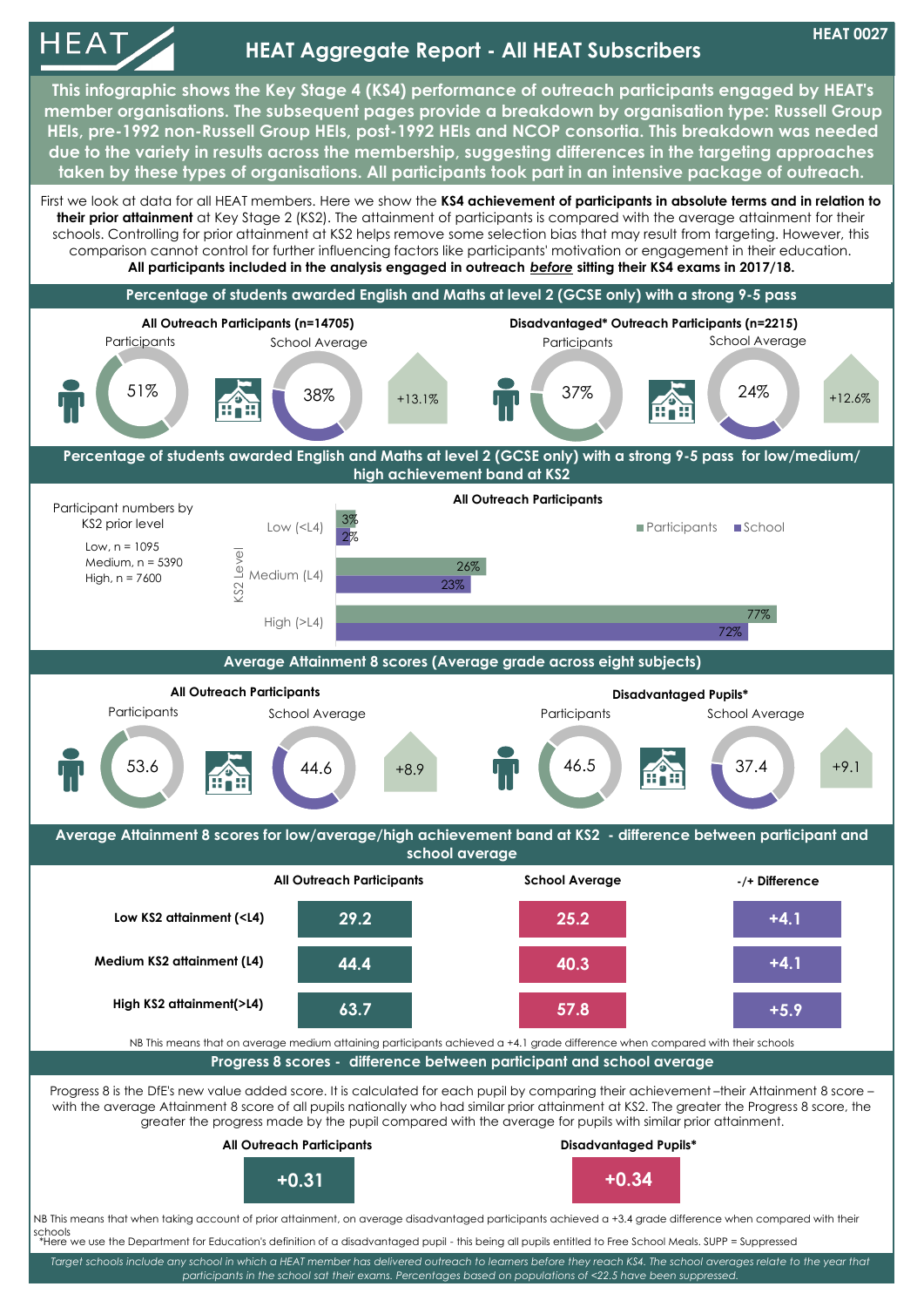

*participants in the school sat their exams. Percentages based on populations of <22.5 have been suppressed.*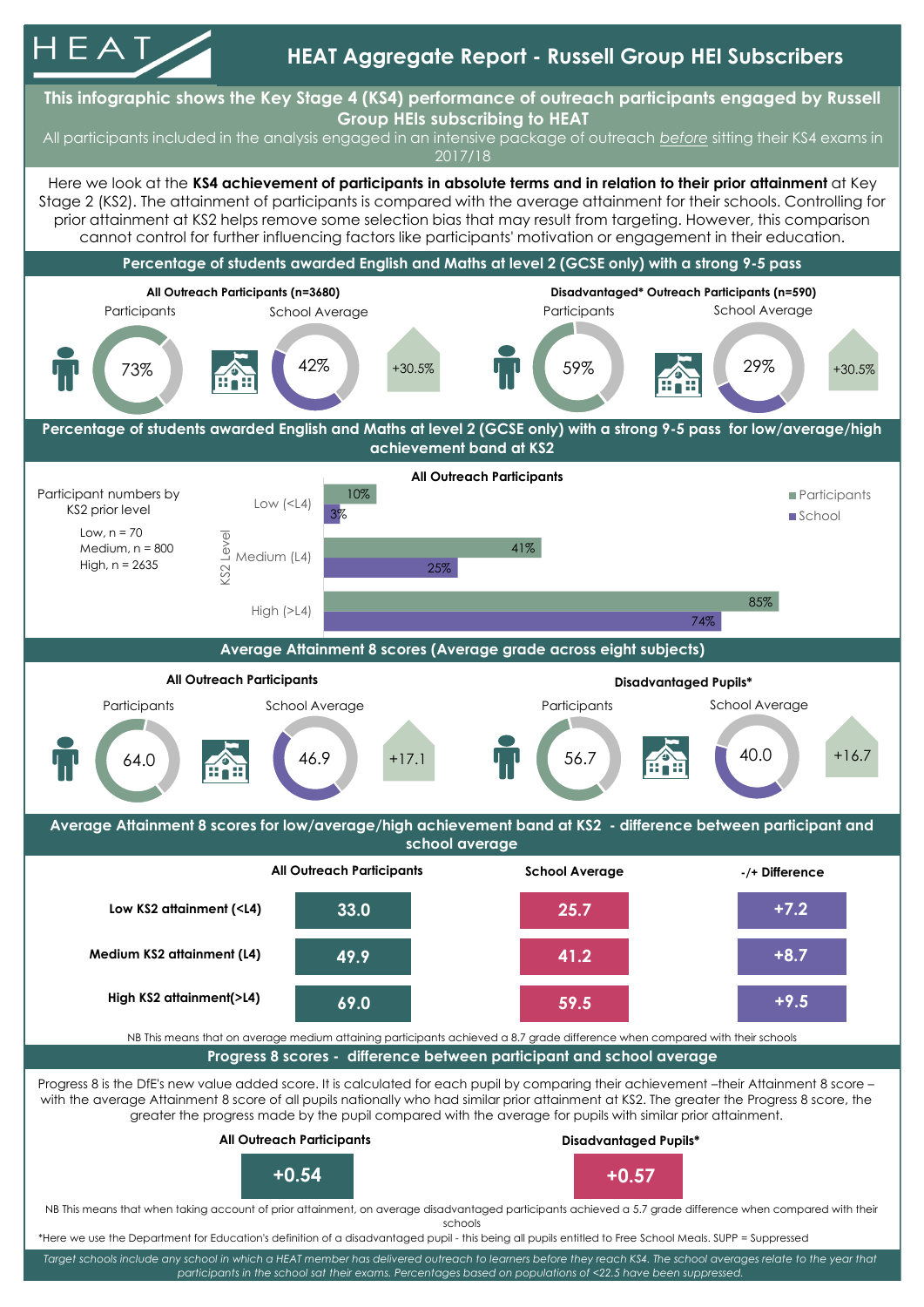

*Target schools include any school in which a HEAT member has delivered outreach to learners before they reach KS4. The school averages relate to the year that participants in the school sat their exams. Percentages based on populations of <22.5 have been suppressed.*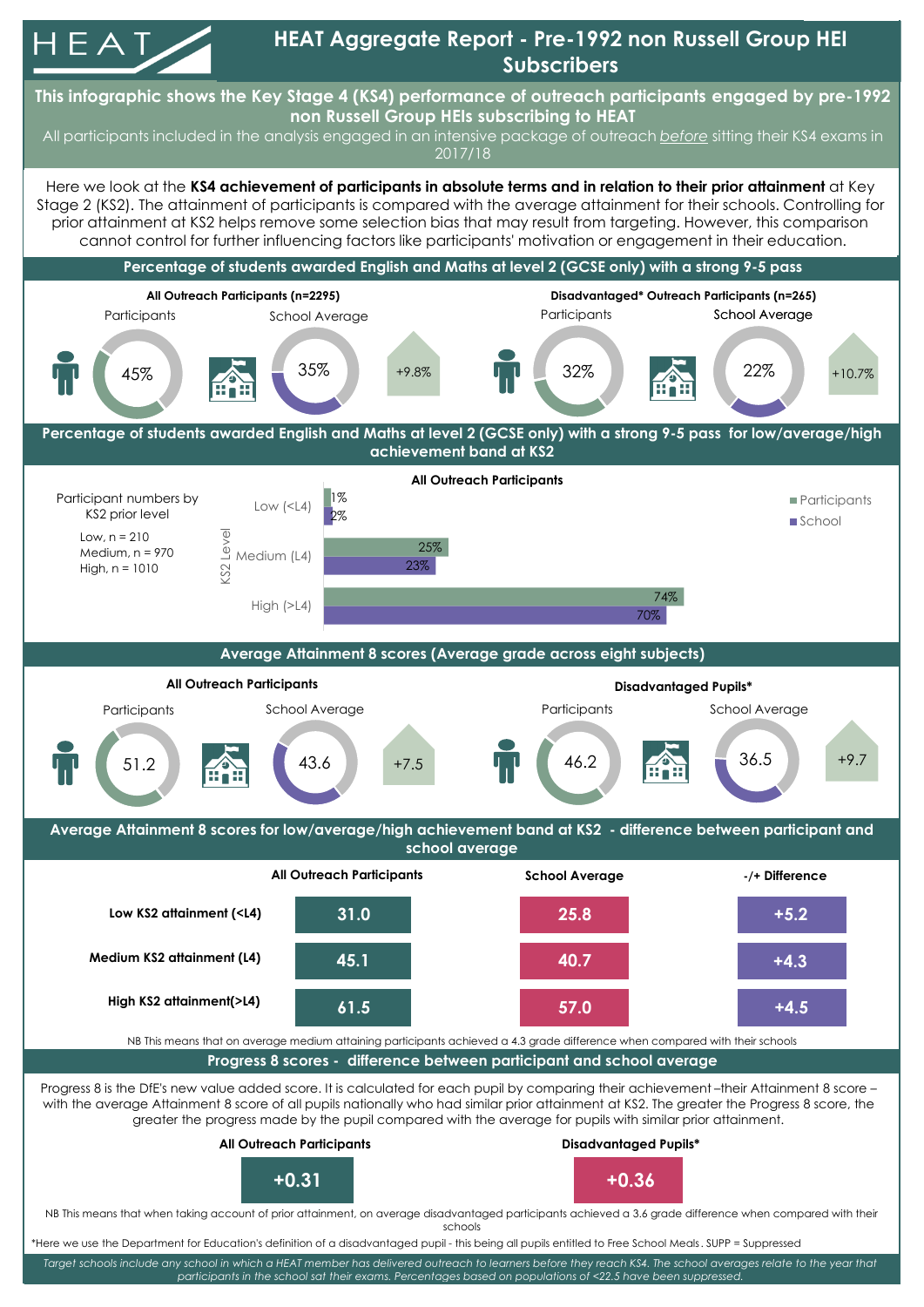



*Target schools include any school in which a HEAT member has delivered outreach to learners before they reach KS4. The school averages relate to the year that participants in the school sat their exams. Percentages based on populations of <22.5 have been suppressed.*

**Average Attainment 8 scores for low/average/high achievement band at KS2 - difference between participant and school average**

48.6 42.8

High (>L4)

**Average Attainment 8 scores (Average grade across eight subjects)**

**All Outreach Participants Disadvantaged Pupils\***

Participants School Average **Participants** School Average Participants School Average

 $+5.7$   $\blacksquare$   $\blacksquare$   $\blacksquare$   $\blacksquare$   $\blacksquare$   $\blacksquare$   $\blacksquare$   $\blacksquare$   $\blacksquare$   $\blacksquare$   $\blacksquare$   $\blacksquare$   $\blacksquare$   $\blacksquare$   $\blacksquare$   $\blacksquare$   $\blacksquare$   $\blacksquare$   $\blacksquare$   $\blacksquare$   $\blacksquare$   $\blacksquare$   $\blacksquare$   $\blacksquare$   $\blacksquare$   $\blacksquare$   $\blacksquare$   $\blacksquare$   $\blacksquare$   $\blacksquare$   $\blacks$ 

69%